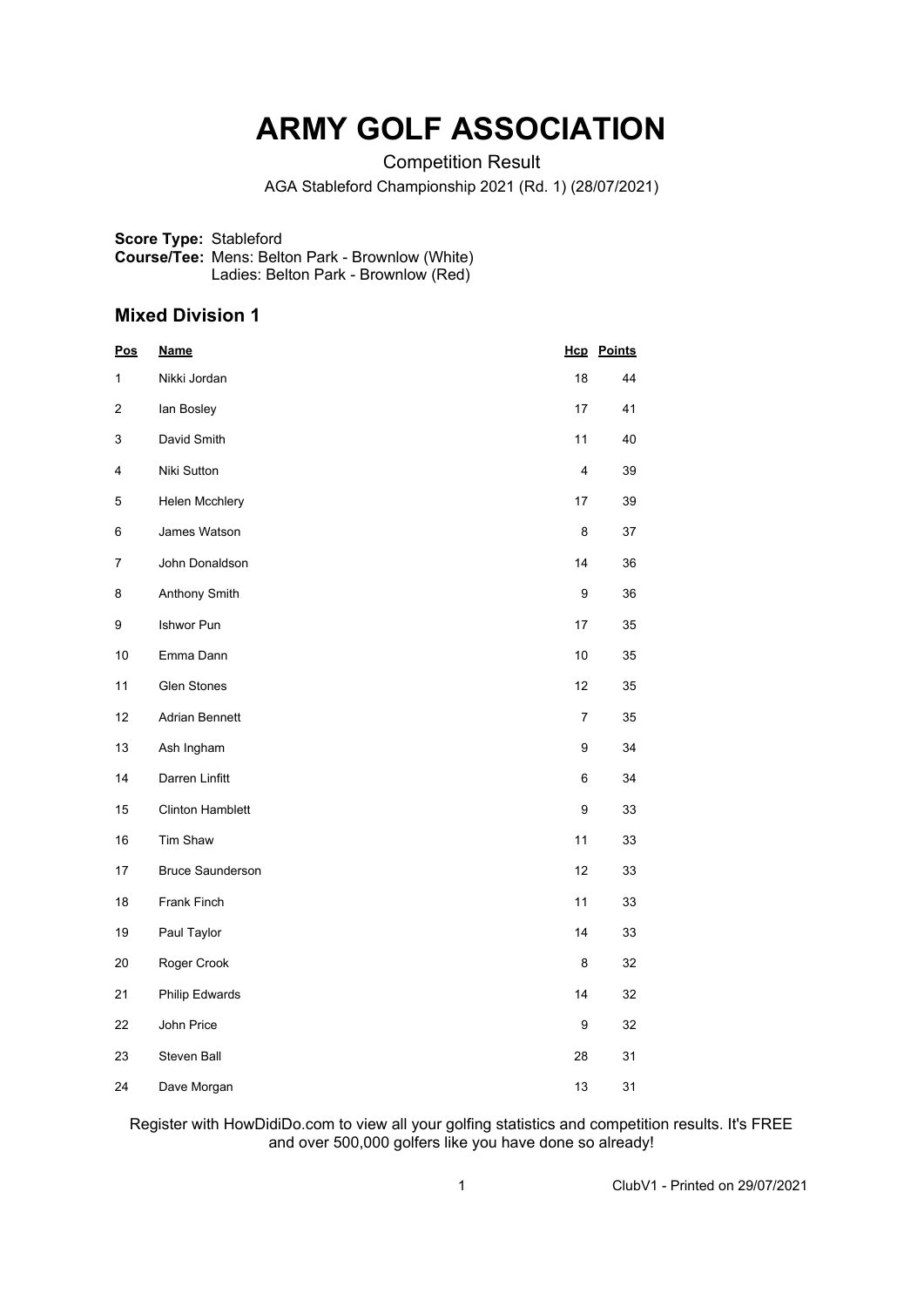#### **Score Type:** Stableford **Course/Tee:** Mens: Belton Park - Brownlow (White) Ladies: Belton Park - Brownlow (Red)

## **Mixed Division 1**

| <b>Pos</b> | <b>Name</b>              |      | <b>Hcp</b> Points |
|------------|--------------------------|------|-------------------|
| 25         | Jason Moore              | 11   | 31                |
| 26         | Daniel Nicol             | 13   | 30                |
| 27         | Dean Creasey             | 15   | 30                |
| 28         | James Addy               | 25   | 30                |
| 29         | <b>Benedict Stephens</b> | 11   | 30                |
| 30         | Rod Farnworth            | 16   | 30                |
| 31         | Simon Place              | 15   | 30                |
| 32         | Jason Swingler           | 19   | 30                |
| 33         | Warren Ginn              | 12   | 30                |
| 34         | Neil Williams            | $-2$ | 29                |
| 35         | <b>Richard Sanders</b>   | 10   | 28                |
| 36         | Lance Rosie              | 9    | 27                |
| 37         | John Butler              | 13   | 26                |
| 38         | Guido Hurni-Gosman       | 10   | 25                |
| 39         | Lee Williams             | 13   | 25                |
| 40         | Gaurav Gurung            | 18   | 25                |
| 41         | Gavin Turner             | 19   | 25                |
| 42         | <b>Patrick Griffiths</b> | 6    | 24                |
| 43         | Fraser Bott              | 11   | 22                |
| 44         | <b>Ryan Philips</b>      | 14   | 21                |
| 45         | Guy Wilkinson            | 11   | 19                |

Register with HowDidiDo.com to view all your golfing statistics and competition results. It's FREE and over 500,000 golfers like you have done so already!